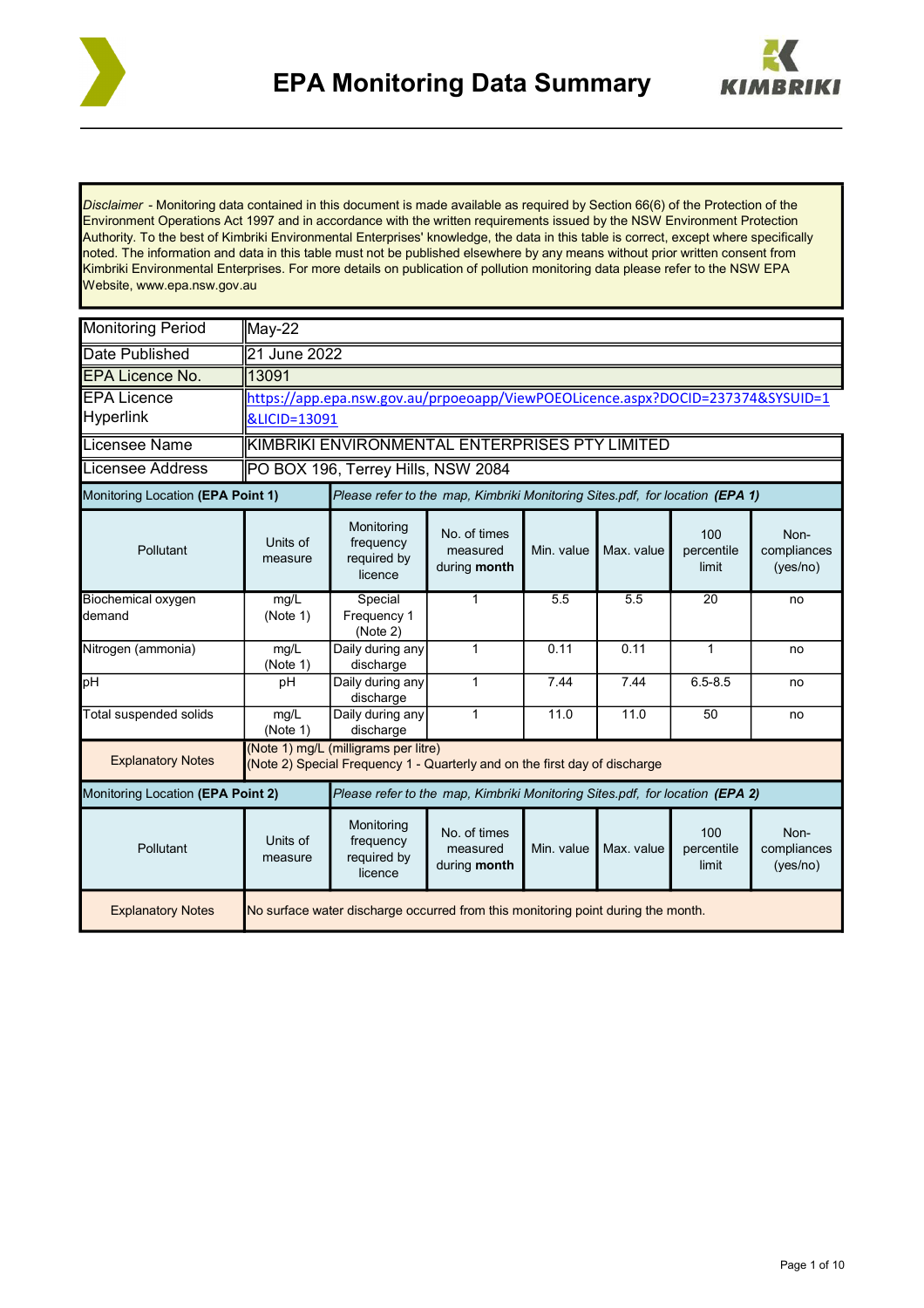

# **EPA Monitoring Data Summary**



| Monitoring Location (EPA Point 3)<br>Please refer to the map, Kimbriki Monitoring Sites.pdf, for location (EPA 3)                                                                                                                                                                                                                                                                                       |                          |                                                                                                              |                                                                                                                                                           |                |                 |                                |                                 |
|---------------------------------------------------------------------------------------------------------------------------------------------------------------------------------------------------------------------------------------------------------------------------------------------------------------------------------------------------------------------------------------------------------|--------------------------|--------------------------------------------------------------------------------------------------------------|-----------------------------------------------------------------------------------------------------------------------------------------------------------|----------------|-----------------|--------------------------------|---------------------------------|
| Pollutant                                                                                                                                                                                                                                                                                                                                                                                               | Units of<br>measure      | Monitoring<br>frequency<br>required by<br>licence                                                            | No. of times<br>measured<br>during month                                                                                                                  | Min. value     | Max. value      | 100<br>percentile<br>limit     | Non-<br>compliances<br>(yes/no) |
| <b>Explanatory Notes</b>                                                                                                                                                                                                                                                                                                                                                                                |                          | No surface water discharge occurred from this monitoring point during the month.                             |                                                                                                                                                           |                |                 |                                |                                 |
| Monitoring Location (EPA Point 21)                                                                                                                                                                                                                                                                                                                                                                      |                          |                                                                                                              | Please refer to the map, Kimbriki Monitoring Sites.pdf, for location (EPA 21)                                                                             |                |                 |                                |                                 |
| Pollutant                                                                                                                                                                                                                                                                                                                                                                                               | Units of<br>measure      | Monitoring<br>frequency<br>required by<br>licence                                                            | No. of times<br>measured<br>during month                                                                                                                  | Min. value     | Max. value      | 100<br>percentile<br>limit     | Non-<br>compliances<br>(yes/no) |
| <b>Biochemical oxygen</b><br>demand                                                                                                                                                                                                                                                                                                                                                                     | mg/L<br>(Note 1)         | Special<br>Frequency 1<br>(Note 2)                                                                           | 8                                                                                                                                                         | $\overline{5}$ | $5$             | $\overline{20}$                | no                              |
| Nitrogen (ammonia)                                                                                                                                                                                                                                                                                                                                                                                      | mg/L<br>(Note 1)         | Daily during any<br>discharge                                                                                | 26                                                                                                                                                        | < 0.01         | 0.36            | $\mathbf{1}$                   | no                              |
| pH                                                                                                                                                                                                                                                                                                                                                                                                      | pH                       | Daily during any<br>discharge                                                                                | 26                                                                                                                                                        | 7.44           | 8.40            | $6.5 - 8.5$                    | no                              |
| Total suspended solids                                                                                                                                                                                                                                                                                                                                                                                  | mg/L<br>(Note 1)         | Daily during any<br>discharge                                                                                | 26                                                                                                                                                        | $5$            | 330<br>(Note 3) | 50                             | yes                             |
| (Note 1) mg/L (milligrams per litre)<br>(Note 2) Special Frequency 1 - Quarterly and on the first day of discharge<br>(Note 3) No exceedances were recorded on 23rd and 24th May 2022 as the five-day cumulative rainfall<br><b>Explanatory Notes</b><br>was 63mm and 68mm respectively, which exceeded the five-day duration 90th percentile rainfall event<br>allowance for discharge (being 62.1mm). |                          |                                                                                                              |                                                                                                                                                           |                |                 |                                |                                 |
| Monitoring Location (EPA Point 22)                                                                                                                                                                                                                                                                                                                                                                      |                          |                                                                                                              | Enclosed Ground Level Flare in the North-Eastern corner of the Premises. Please refer<br>to the map, Kimbriki Monitoring Sites pdf, for location (EPA 22) |                |                 |                                |                                 |
| Parameter                                                                                                                                                                                                                                                                                                                                                                                               | Units of<br>measure      | Monitoring<br>frequency<br>required by<br>licence                                                            | No. of times<br>measured<br>during month                                                                                                                  | Min. value     | Max. value      | <b>Lower Limit</b><br>(Note 2) | Non-<br>compliances<br>(yes/no) |
| Residence Time                                                                                                                                                                                                                                                                                                                                                                                          | seconds                  | Continuous                                                                                                   | Continuous                                                                                                                                                | 0.8            | 1.2             | 0.6                            | no                              |
| Temperature                                                                                                                                                                                                                                                                                                                                                                                             | $^{\circ}$ C<br>(Note 1) | Continuous                                                                                                   | Continuous                                                                                                                                                | 791            | 808             | 760                            | no                              |
| <b>Explanatory Notes</b>                                                                                                                                                                                                                                                                                                                                                                                |                          | (Note 1) °C (degrees Celsius)<br>(Note 2) The parameter value must be greater than the Lower Limit specified |                                                                                                                                                           |                |                 |                                |                                 |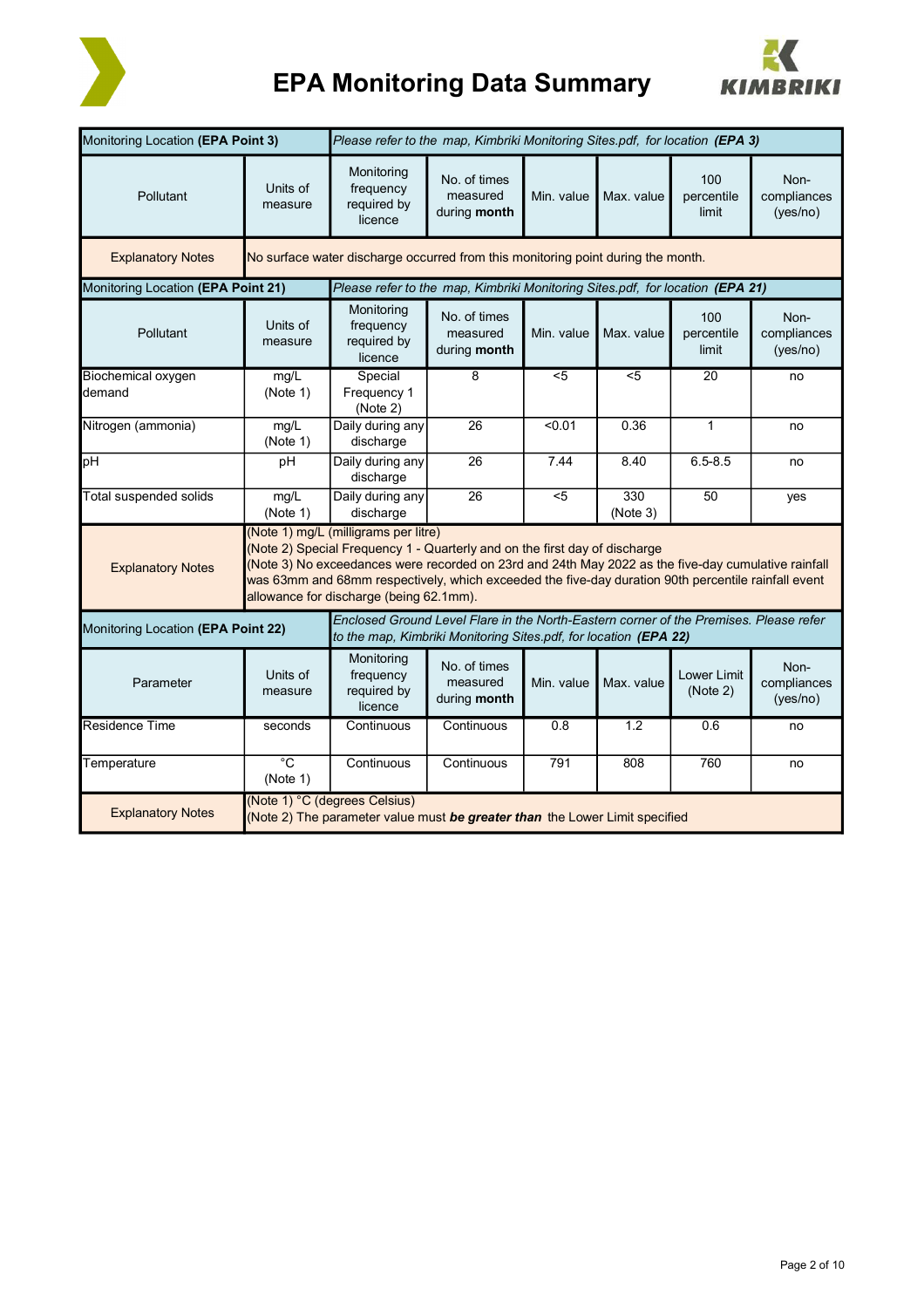



Disclaimer - Monitoring data contained in this document is made available as required by Section 66(6) of the Protection of the Environment Operations Act 1997<br>and in accordance with the written requirements issued by the

| <b>Monitoring Period</b>                                       | May-22                                                                                                                                                                                                                                                                                                                                                                                                                                                                                                                                                                                                                                                                                                                                                                                                                                                                                                                                                                                                                                                                                                                                                                                                                                                                                                                                    |                                                   |                            |                                                                                             |                         |                                                                                                                                                                                                                                                                                                                                                                                                                                                                                                                                                                                    |  |  |
|----------------------------------------------------------------|-------------------------------------------------------------------------------------------------------------------------------------------------------------------------------------------------------------------------------------------------------------------------------------------------------------------------------------------------------------------------------------------------------------------------------------------------------------------------------------------------------------------------------------------------------------------------------------------------------------------------------------------------------------------------------------------------------------------------------------------------------------------------------------------------------------------------------------------------------------------------------------------------------------------------------------------------------------------------------------------------------------------------------------------------------------------------------------------------------------------------------------------------------------------------------------------------------------------------------------------------------------------------------------------------------------------------------------------|---------------------------------------------------|----------------------------|---------------------------------------------------------------------------------------------|-------------------------|------------------------------------------------------------------------------------------------------------------------------------------------------------------------------------------------------------------------------------------------------------------------------------------------------------------------------------------------------------------------------------------------------------------------------------------------------------------------------------------------------------------------------------------------------------------------------------|--|--|
| Date Published                                                 | 21 June 2022                                                                                                                                                                                                                                                                                                                                                                                                                                                                                                                                                                                                                                                                                                                                                                                                                                                                                                                                                                                                                                                                                                                                                                                                                                                                                                                              |                                                   |                            |                                                                                             |                         |                                                                                                                                                                                                                                                                                                                                                                                                                                                                                                                                                                                    |  |  |
| <b>EPA Licence No.</b>                                         | 13091                                                                                                                                                                                                                                                                                                                                                                                                                                                                                                                                                                                                                                                                                                                                                                                                                                                                                                                                                                                                                                                                                                                                                                                                                                                                                                                                     |                                                   |                            |                                                                                             |                         |                                                                                                                                                                                                                                                                                                                                                                                                                                                                                                                                                                                    |  |  |
| <b>EPA Licence Hyperlink</b>                                   |                                                                                                                                                                                                                                                                                                                                                                                                                                                                                                                                                                                                                                                                                                                                                                                                                                                                                                                                                                                                                                                                                                                                                                                                                                                                                                                                           |                                                   |                            |                                                                                             |                         | https://app.epa.nsw.gov.au/prpoeoapp/ViewPOEOLicence.aspx?DOCID=237374&SYSUID=1&LICID=13091                                                                                                                                                                                                                                                                                                                                                                                                                                                                                        |  |  |
| Licensee Name                                                  |                                                                                                                                                                                                                                                                                                                                                                                                                                                                                                                                                                                                                                                                                                                                                                                                                                                                                                                                                                                                                                                                                                                                                                                                                                                                                                                                           |                                                   |                            | KIMBRIKI ENVIRONMENTAL ENTERPRISES PTY LIMITED                                              |                         |                                                                                                                                                                                                                                                                                                                                                                                                                                                                                                                                                                                    |  |  |
| Licensee Address                                               |                                                                                                                                                                                                                                                                                                                                                                                                                                                                                                                                                                                                                                                                                                                                                                                                                                                                                                                                                                                                                                                                                                                                                                                                                                                                                                                                           | PO BOX 196, Terrey Hills, NSW 2084                |                            |                                                                                             |                         |                                                                                                                                                                                                                                                                                                                                                                                                                                                                                                                                                                                    |  |  |
| Monitoring Location (EPA Point 21)                             |                                                                                                                                                                                                                                                                                                                                                                                                                                                                                                                                                                                                                                                                                                                                                                                                                                                                                                                                                                                                                                                                                                                                                                                                                                                                                                                                           |                                                   |                            |                                                                                             |                         | Please refer to the map, Kimbriki Monitoring Sites.pdf, for location (EPA 21)                                                                                                                                                                                                                                                                                                                                                                                                                                                                                                      |  |  |
| Pollutant                                                      | Units of<br>measure                                                                                                                                                                                                                                                                                                                                                                                                                                                                                                                                                                                                                                                                                                                                                                                                                                                                                                                                                                                                                                                                                                                                                                                                                                                                                                                       | Monitoring<br>frequency<br>required by<br>licence | 100<br>percentile<br>limit | Date of non-<br>compliance                                                                  | Value                   | Five-day cumulative rainfall recorded on<br>site (mm) (Note 1)                                                                                                                                                                                                                                                                                                                                                                                                                                                                                                                     |  |  |
| Total suspended solids                                         | mg/L<br>(Note 2)                                                                                                                                                                                                                                                                                                                                                                                                                                                                                                                                                                                                                                                                                                                                                                                                                                                                                                                                                                                                                                                                                                                                                                                                                                                                                                                          | Daily during<br>any discharge                     | 50                         | 12/05/2022                                                                                  | 180                     | 59.5<br>(Note 4)                                                                                                                                                                                                                                                                                                                                                                                                                                                                                                                                                                   |  |  |
|                                                                | <b>Explanatory Notes</b><br>(Note 1) mm (millimetres)<br>(Note 2) mg/L (milligrams per litre)<br>(Note 3) Special Frequency 1 - Quarterly and on the first day of discharge<br>(Note 4) The 5-day cumulative rainfall at the time of exceedance on 12th May 2022 was 96% of the 62.1mm<br>allowance for discharge in a five-day duration 90th percentile rainfall event. The results are attributable to the<br>western basins (EPA 1 and EPA 21) being used to treat runoff from rainfall (being 87% of the 62.1mm allowance<br>for discharge) that occurred in the 3 days leading up to 12th May 2022. During the process of preparing the<br>western basins in readiness for further rainfall on 12th May 2022, rainfall occurred which caused the basins to<br>overflow. Kimbriki performs daily inspections of sediment controls and proactively maintain controls by all means<br>practical to ensure potential for suspended solids discharge is minimised. Kimbriki will also reduce the potential<br>for discharging elevated suspended solids by constructing an up-gradient clean water diversion system which will<br>significantly reduce the stormwater catchment of the western basins and reduce the volume of sediment-laden<br>water to be treated on site (construction is planned for completion before end of 2023). |                                                   |                            |                                                                                             |                         |                                                                                                                                                                                                                                                                                                                                                                                                                                                                                                                                                                                    |  |  |
| Monitoring Location (EPA Points 1/11, 2, 3/12,<br>$ 21\rangle$ |                                                                                                                                                                                                                                                                                                                                                                                                                                                                                                                                                                                                                                                                                                                                                                                                                                                                                                                                                                                                                                                                                                                                                                                                                                                                                                                                           |                                                   |                            | Please refer to the map, Kimbriki Monitoring Sites.pdf, for locations                       |                         |                                                                                                                                                                                                                                                                                                                                                                                                                                                                                                                                                                                    |  |  |
| Pollutant                                                      | Units of<br>measure                                                                                                                                                                                                                                                                                                                                                                                                                                                                                                                                                                                                                                                                                                                                                                                                                                                                                                                                                                                                                                                                                                                                                                                                                                                                                                                       | Monitoring<br>frequency<br>required by<br>licence | 100<br>percentile<br>limit | Date of non-<br>compliance                                                                  | Value                   | Five-day cumulative rainfall recorded on<br>site (mm) (Note 1)                                                                                                                                                                                                                                                                                                                                                                                                                                                                                                                     |  |  |
| See 'Quarterly Summary of EPA<br>Monitoring Data' table        | See<br>Quarterly<br>Summary of<br>EPA<br>Monitoring<br>Data' table                                                                                                                                                                                                                                                                                                                                                                                                                                                                                                                                                                                                                                                                                                                                                                                                                                                                                                                                                                                                                                                                                                                                                                                                                                                                        | Quarterly                                         | N/A                        | 19 May 2022<br>(delayed<br>March 2022<br>quarterly<br>surface water<br>monitoring<br>round) | unavailable<br>(Note 1) | N/A                                                                                                                                                                                                                                                                                                                                                                                                                                                                                                                                                                                |  |  |
| <b>Explanatory Notes</b>                                       | from happening again.                                                                                                                                                                                                                                                                                                                                                                                                                                                                                                                                                                                                                                                                                                                                                                                                                                                                                                                                                                                                                                                                                                                                                                                                                                                                                                                     |                                                   |                            |                                                                                             |                         | (Note 1) A NATA-accredited laboratory conducts Kimbriki's quarterly surface water monitoring rounds. This<br>includes sampling the relevant monitoring points, transporting the samples to the laboratory, testing the water<br>samples and reporting the results to Kimbriki. The laboratory confirmed that they sampled the monitoring points<br>in question but they lost the samples between sampling (in the field) and sample receipt (at the laboratory).<br>Kimbriki made recommendations to the laboratory to review the systems they have in place to prevent this error |  |  |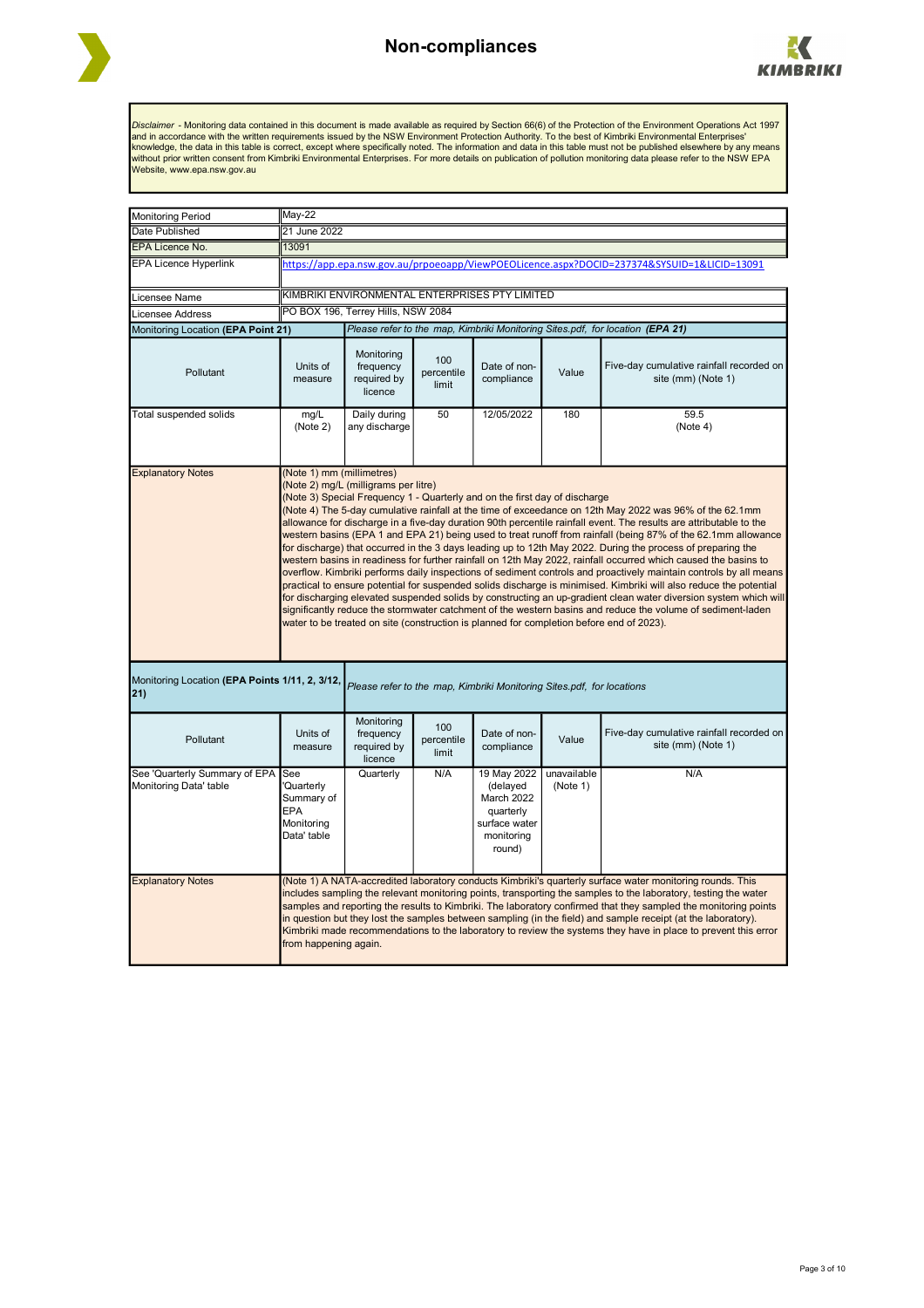

*Disclaimer* - Monitoring data contained in this document is made available as required by Section 66(6) of the Protection of the Environment Operations Act 1997 and in accordance with the written requirements issued by the NSW Environment Protection Authority. To the best of Kimbriki Environmental Enterprises' knowledge, the data in this table is correct, except where specifically noted. The information and data in this table must not be published elsewhere by any means without prior written consent from Kimbriki Environmental Enterprises. For more details on publication of pollution monitoring data please refer to the NSW EPA Website, www.epa.nsw.gov.au

| <b>Monitoring Period</b>           | $May-22$                                                                         |                                                                                  |                                                                               |            |                       |                 |                                                                                          |  |
|------------------------------------|----------------------------------------------------------------------------------|----------------------------------------------------------------------------------|-------------------------------------------------------------------------------|------------|-----------------------|-----------------|------------------------------------------------------------------------------------------|--|
| Date Published                     | 21 June 2022                                                                     |                                                                                  |                                                                               |            |                       |                 |                                                                                          |  |
| EPA Licence No.                    | 13091                                                                            |                                                                                  |                                                                               |            |                       |                 |                                                                                          |  |
| <b>EPA Licence</b><br>Hyperlink    | CID=13091                                                                        |                                                                                  |                                                                               |            |                       |                 | https://app.epa.nsw.gov.au/prpoeoapp/ViewPOEOLicence.aspx?DOCID=237374&SYSUID=1&LI       |  |
| Licensee Name                      |                                                                                  | KIMBRIKI ENVIRONMENTAL ENTERPRISES PTY LIMITED                                   |                                                                               |            |                       |                 |                                                                                          |  |
| Licensee Address                   | PO BOX 196, Terrey Hills, NSW 2084                                               |                                                                                  |                                                                               |            |                       |                 |                                                                                          |  |
| Monitoring Location (EPA Point 1)  |                                                                                  |                                                                                  | Please refer to the map, Kimbriki Monitoring Sites.pdf, for location (EPA 1)  |            |                       |                 |                                                                                          |  |
| Pollutant                          | Units of<br>measure                                                              | Monitoring<br>frequency<br>required by<br>licence                                | No. of times<br>measured<br>during month                                      |            | Min. value Mean value | Median<br>value | Max. value                                                                               |  |
| Conductivity                       | $\mu$ S/cm<br>(Note 1)                                                           | Daily during any<br>discharge                                                    | 1                                                                             | 304        | 304                   | 304             | 304                                                                                      |  |
| <b>Explanatory Notes</b>           |                                                                                  | (Note 1) µS/cm (microsiemens per centimetre)                                     |                                                                               |            |                       |                 |                                                                                          |  |
| Monitoring Location (EPA Point 2)  |                                                                                  |                                                                                  | Please refer to the map, Kimbriki Monitoring Sites.pdf, for location (EPA 2)  |            |                       |                 |                                                                                          |  |
| Pollutant                          | Units of<br>measure                                                              | Monitoring<br>frequency<br>required by<br>licence                                | No. of times<br>measured<br>during month                                      | Min. value | Mean value            | Median<br>value | Max. value                                                                               |  |
| <b>Explanatory Notes</b>           | No surface water discharge occurred from this monitoring point during the month. |                                                                                  |                                                                               |            |                       |                 |                                                                                          |  |
| Monitoring Location (EPA Point 3)  | Please refer to the map, Kimbriki Monitoring Sites.pdf, for location (EPA 3)     |                                                                                  |                                                                               |            |                       |                 |                                                                                          |  |
| Pollutant                          | Units of<br>measure                                                              | Monitoring<br>frequency<br>required by<br>licence                                | No. of times<br>measured<br>during month                                      |            | Min. value Mean value | Median<br>value | Max. value                                                                               |  |
| <b>Explanatory Notes</b>           |                                                                                  | No surface water discharge occurred from this monitoring point during the month. |                                                                               |            |                       |                 |                                                                                          |  |
| Monitoring Location (EPA Point 21) |                                                                                  |                                                                                  | Please refer to the map, Kimbriki Monitoring Sites.pdf, for location (EPA 21) |            |                       |                 |                                                                                          |  |
| Pollutant                          | Units of<br>measure                                                              | Monitoring<br>frequency<br>required by<br>licence                                | No. of times<br>measured<br>during month                                      |            | Min. value Mean value | Median<br>value | Max. value                                                                               |  |
| Conductivity                       | $\mu$ S/cm<br>(Note 1)                                                           | Daily during any<br>discharge                                                    | $\overline{26}$                                                               | 164        | $\overline{315}$      | 343             | 409                                                                                      |  |
| <b>Explanatory Notes</b>           |                                                                                  | (Note 1) µS/cm (microsiemens per centimetre)                                     |                                                                               |            |                       |                 |                                                                                          |  |
| Monitoring Location (EPA Point 22) |                                                                                  |                                                                                  | the map, Kimbriki Monitoring Sites.pdf, for location (EPA 22)                 |            |                       |                 | Enclosed Ground Level Flare in the North-Eastern corner of the Premises. Please refer to |  |
| Pollutant                          | Units of<br>measure                                                              | Monitoring<br>frequency<br>required by<br>licence                                | No. of times<br>measured<br>during month                                      | Min. value | Mean value            | Median<br>value | Max. value                                                                               |  |
| Volumetric flowrate                | $m^3/h$<br>(Note 1)                                                              | Continuous                                                                       | Continuous                                                                    | 293        | 381                   | 387             | 428                                                                                      |  |
| <b>Explanatory Notes</b>           | (Note 1) m <sup>3</sup> /h (cubic metres per hour)                               |                                                                                  |                                                                               |            |                       |                 |                                                                                          |  |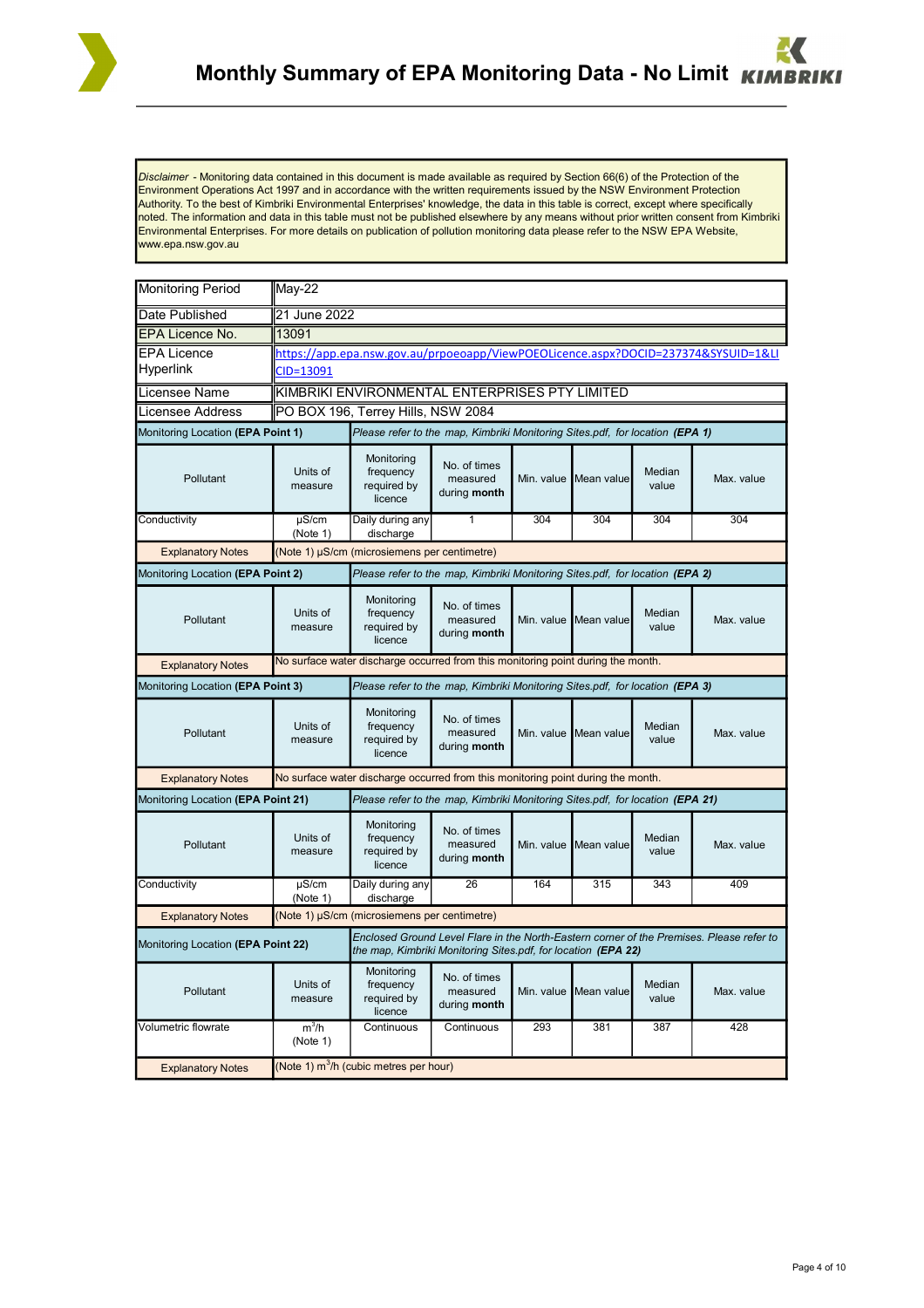



*Disclaimer* - Monitoring data contained in this document is made available as required by Section 66(6) of the Protection of the Environment Operations Act 1997 and in accordance with the written requirements issued by the NSW Environment Protection Authority. To the best of Kimbriki Environmental Enterprises' knowledge, the data in this table is correct, except where specifically noted. The information and data in this table must not be published elsewhere by any means without prior written consent from Kimbriki Environmental Enterprises. For more details on publication of pollution monitoring data please refer to the NSW EPA Website, www.epa.nsw.gov.au

| <b>Monitoring Period</b>               | February 2022 - May 2022                                                                         |                                                                                 |                                               |               |               |                 |               |  |  |
|----------------------------------------|--------------------------------------------------------------------------------------------------|---------------------------------------------------------------------------------|-----------------------------------------------|---------------|---------------|-----------------|---------------|--|--|
| Sample Date                            | 19 May 2022                                                                                      |                                                                                 |                                               |               |               |                 |               |  |  |
| Date Published                         | 21 June 2022                                                                                     |                                                                                 |                                               |               |               |                 |               |  |  |
| <b>IEPA Licence No.</b>                | 13090                                                                                            |                                                                                 |                                               |               |               |                 |               |  |  |
| <b>EPA Licence</b><br><b>Hyperlink</b> | https://apps.epa.nsw.gov.au/prpoeoapp/ViewPOEOLicence.aspx?DOCID=202790<br>&SYSUID=1&LICID=13090 |                                                                                 |                                               |               |               |                 |               |  |  |
| Licensee Name                          | KIMBRIKI ENVIRONMENTAL ENTERPRISES PTY LIMITED                                                   |                                                                                 |                                               |               |               |                 |               |  |  |
| Licensee Address                       | PO BOX 196, Terrey Hills, NSW 2084                                                               |                                                                                 |                                               |               |               |                 |               |  |  |
| Monitoring Location (EPA Point 1)      |                                                                                                  | Please refer to the map, Kimbriki Monitoring Sites.pdf, for location<br>(EPA 1) |                                               |               |               |                 |               |  |  |
| Pollutant                              | Units of<br>measure                                                                              | Monitoring<br>frequency<br>required by<br>licence                               | No. of times<br>measured<br>during<br>quarter | Min.<br>value | Mean<br>value | Median<br>value | Max.<br>value |  |  |
| Methane                                | (Note<br>ppm                                                                                     | Quarterly                                                                       |                                               | 1.7           | 11.1          | 3.7             | 330           |  |  |
| <b>Explanatory Notes</b>               | (Note 1) ppm (parts per million)                                                                 |                                                                                 |                                               |               |               |                 |               |  |  |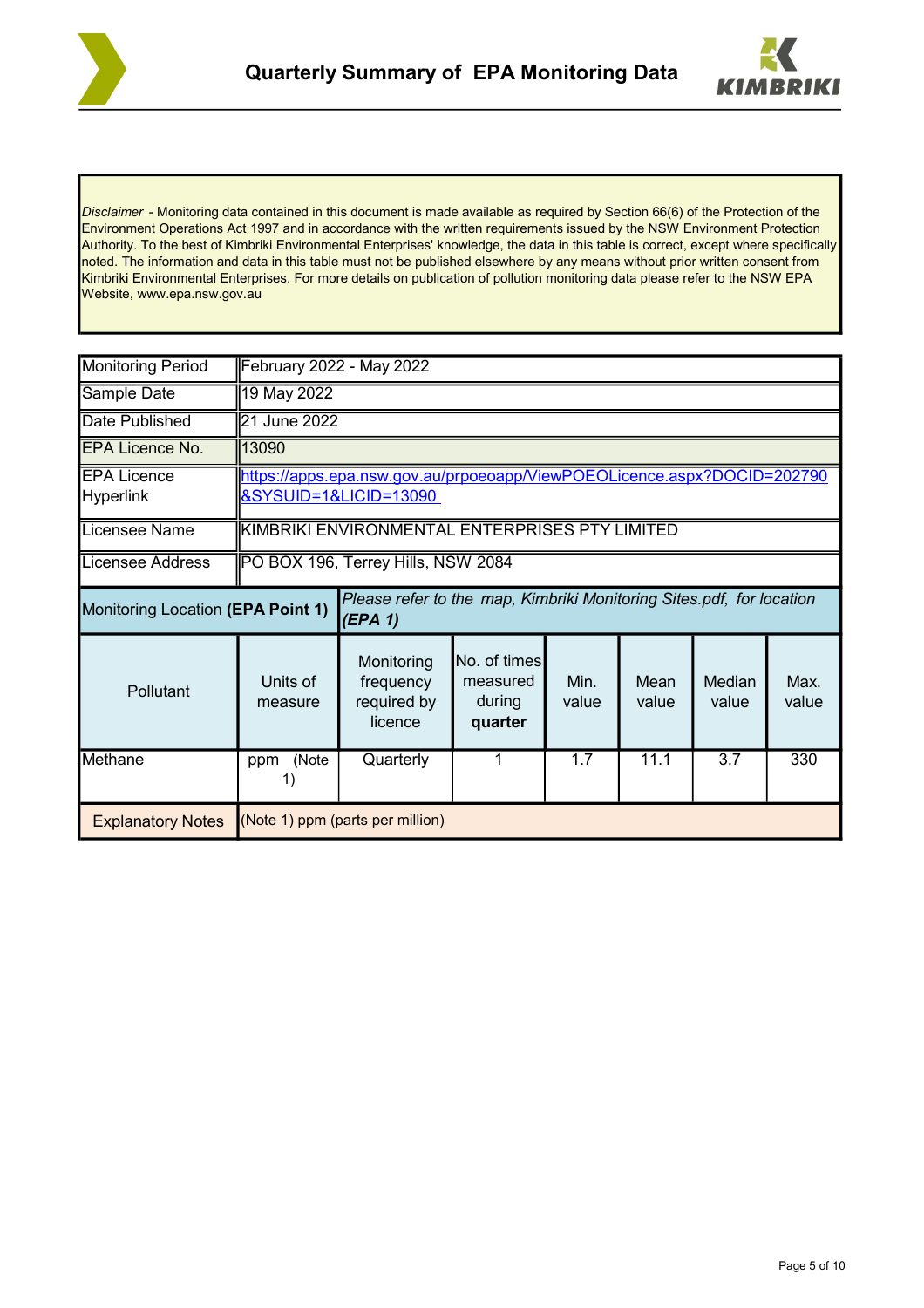



*Disclaimer* - Monitoring data contained in this document is made available as required by Section 66(6) of the Protection of the Environment Operations Act 1997 and in accordance with the written requirements issued by the NSW Environment Protection Authority. To the best of Kimbriki Environmental Enterprises' knowledge, the data in this table is correct, except where specifically noted. The information and data in this table must not be published elsewhere by any means without prior written consent from Kimbriki Environmental Enterprises.

For more details on publication of pollution monitoring data please refer to the NSW EPA Website, www.epa.nsw.gov.au

| <b>Monitoring Period</b>                                                                                                                                                                                                                                                                     | December 2021 - March 2022 (Quarterly). Surface water sampled 19 May<br>2022. The March 2022 quarterly surface water monitoring round was<br>postponed due to rainfall events which made site conditions unsafe for<br>sampling and water testing at monitoring points, as well as the limited<br>availability of the laboratory's field sampling team. |                                                   |                                            |             |  |  |  |
|----------------------------------------------------------------------------------------------------------------------------------------------------------------------------------------------------------------------------------------------------------------------------------------------|---------------------------------------------------------------------------------------------------------------------------------------------------------------------------------------------------------------------------------------------------------------------------------------------------------------------------------------------------------|---------------------------------------------------|--------------------------------------------|-------------|--|--|--|
| Date Published                                                                                                                                                                                                                                                                               | 21 June 2022                                                                                                                                                                                                                                                                                                                                            |                                                   |                                            |             |  |  |  |
| EPA Licence No.                                                                                                                                                                                                                                                                              | 13091                                                                                                                                                                                                                                                                                                                                                   |                                                   |                                            |             |  |  |  |
| <b>EPA Licence Hyperlink</b>                                                                                                                                                                                                                                                                 | https://apps.epa.nsw.gov.au/prpoeoapp/ViewPOEOLicence.aspx?DOCID=237<br>374&SYSUID=1&LICID=13091                                                                                                                                                                                                                                                        |                                                   |                                            |             |  |  |  |
| Licensee Name                                                                                                                                                                                                                                                                                | KIMBRIKI ENVIRONMENTAL ENTERPRISES PTY LIMITED                                                                                                                                                                                                                                                                                                          |                                                   |                                            |             |  |  |  |
| Licensee Address                                                                                                                                                                                                                                                                             | PO BOX 196, Terrey Hills, NSW 2084                                                                                                                                                                                                                                                                                                                      |                                                   |                                            |             |  |  |  |
| Please refer to the map, Kimbriki Monitoring<br>Monitoring Location (EPA Point 1/11)<br>Sites.pdf, for location (EPA 1/11)                                                                                                                                                                   |                                                                                                                                                                                                                                                                                                                                                         |                                                   |                                            |             |  |  |  |
| Pollutant                                                                                                                                                                                                                                                                                    | Units of measure                                                                                                                                                                                                                                                                                                                                        | Monitoring<br>frequency<br>required by<br>licence | No. of times<br>measured<br>during quarter | Value       |  |  |  |
| Biochemical oxygen demand                                                                                                                                                                                                                                                                    | mg/L (Note 1)                                                                                                                                                                                                                                                                                                                                           | Special<br>Frequency 1<br>(Note 2)                | 1                                          |             |  |  |  |
| Conductivity                                                                                                                                                                                                                                                                                 | $\mu$ S/cm (Note 3)                                                                                                                                                                                                                                                                                                                                     | Quarterly                                         | 1                                          |             |  |  |  |
| Dissolved Oxygen                                                                                                                                                                                                                                                                             | mg/L (Note 1)                                                                                                                                                                                                                                                                                                                                           | Quarterly                                         | 1                                          |             |  |  |  |
| <b>Faecal Coliforms</b>                                                                                                                                                                                                                                                                      | org/100 mL (Note 4)                                                                                                                                                                                                                                                                                                                                     | Quarterly                                         | 1                                          | Unavailable |  |  |  |
| Nitrogen (ammonia)                                                                                                                                                                                                                                                                           | mg/L<br>(Note 1)                                                                                                                                                                                                                                                                                                                                        | Quarterly                                         | 1                                          |             |  |  |  |
| рH                                                                                                                                                                                                                                                                                           | pH                                                                                                                                                                                                                                                                                                                                                      | Quarterly                                         | 1                                          |             |  |  |  |
| Potassium                                                                                                                                                                                                                                                                                    | mg/L (Note 1)                                                                                                                                                                                                                                                                                                                                           | Quarterly                                         | 1                                          |             |  |  |  |
| Redox potential                                                                                                                                                                                                                                                                              | (Note 5)<br>mV                                                                                                                                                                                                                                                                                                                                          | Quarterly                                         | 1                                          |             |  |  |  |
| Total dissolved solids                                                                                                                                                                                                                                                                       | mg/L (Note 1)                                                                                                                                                                                                                                                                                                                                           | Quarterly                                         | 1                                          |             |  |  |  |
| Total organic carbon                                                                                                                                                                                                                                                                         | (Note 1)<br>mg/L                                                                                                                                                                                                                                                                                                                                        | Quarterly                                         | 1                                          |             |  |  |  |
| (Note 1) mg/L (milligrams per litre)<br>(Note 2) Special Frequency 1 - Quarterly and on the first day of discharge<br>(Note 3) µS/cm (microsiemens per centimetre)<br><b>Explanatory Notes</b><br>(Note 4) org/100 mL (colony forming units per 100 millilitres)<br>(Note 5) mV (millivolts) |                                                                                                                                                                                                                                                                                                                                                         |                                                   |                                            |             |  |  |  |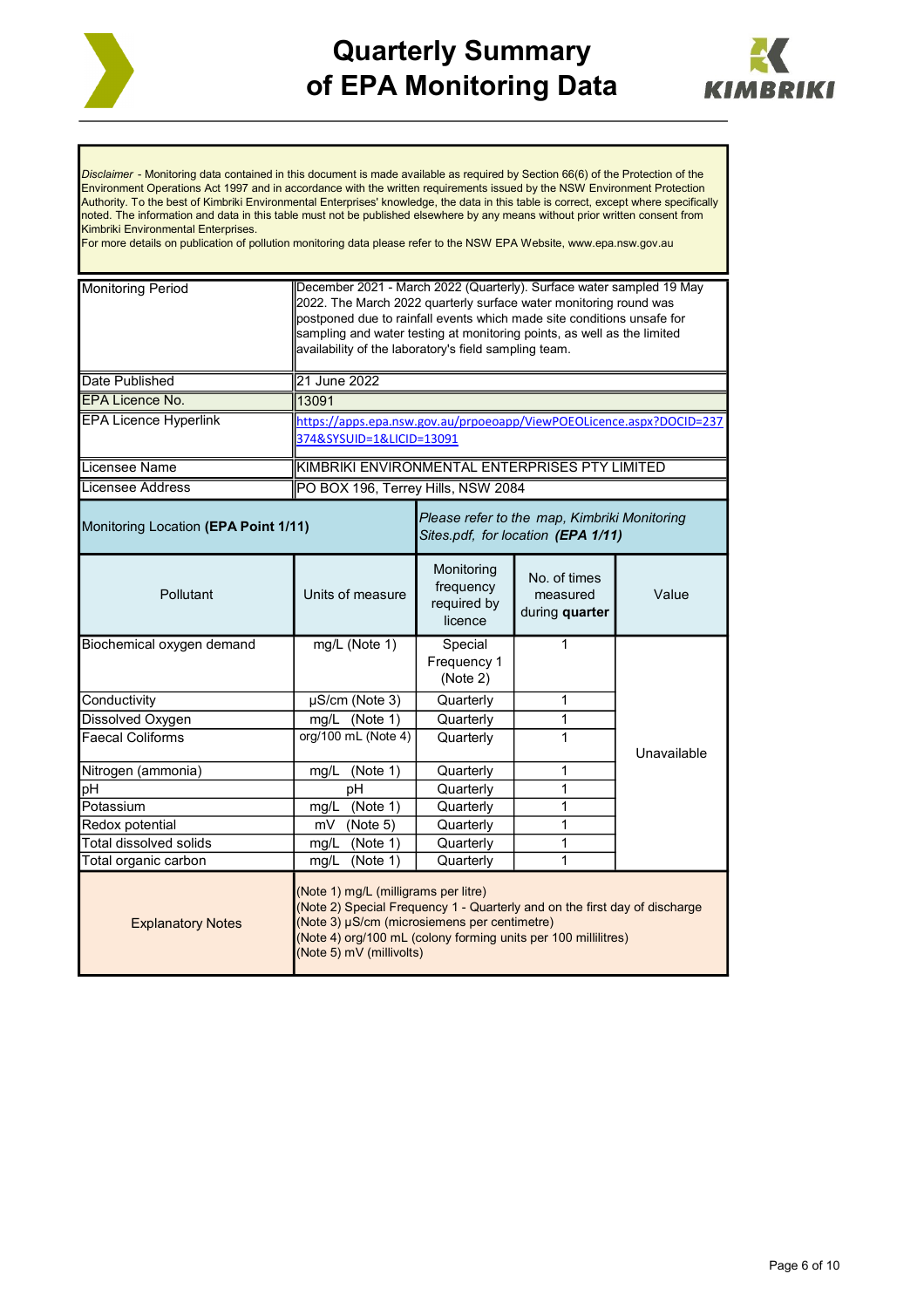



| Monitoring Location (EPA Point 2)                                                                                                              |                                                                                                                                                                                                                                                                  | Please refer to the map, Kimbriki Monitoring<br>Sites.pdf, for location (EPA 2) |                                            |             |  |  |  |
|------------------------------------------------------------------------------------------------------------------------------------------------|------------------------------------------------------------------------------------------------------------------------------------------------------------------------------------------------------------------------------------------------------------------|---------------------------------------------------------------------------------|--------------------------------------------|-------------|--|--|--|
| Pollutant                                                                                                                                      | Units of measure                                                                                                                                                                                                                                                 | Monitoring<br>frequency<br>required by<br>licence                               | No. of times<br>measured<br>during quarter | Value       |  |  |  |
| Biochemical oxygen demand                                                                                                                      | mg/L<br>(Note 1)                                                                                                                                                                                                                                                 | Special<br>Frequency 1<br>(Note 2)                                              | 1                                          | Unavailable |  |  |  |
| (Note 1) mg/L (milligrams per litre)<br><b>Explanatory Notes</b><br>(Note 2) Special Frequency 1 - Quarterly and on the first day of discharge |                                                                                                                                                                                                                                                                  |                                                                                 |                                            |             |  |  |  |
| Monitoring Location (EPA Point 3/12)                                                                                                           | Please refer to the map, Kimbriki Monitoring<br>Sites.pdf, for location (EPA 3/12)                                                                                                                                                                               |                                                                                 |                                            |             |  |  |  |
| Pollutant                                                                                                                                      | Units of measure                                                                                                                                                                                                                                                 | Monitoring<br>frequency<br>required by<br>licence                               | No. of times<br>measured<br>during quarter | Value       |  |  |  |
| Biochemical oxygen demand                                                                                                                      | mg/L (Note 1)                                                                                                                                                                                                                                                    | Special<br>Frequency 1<br>(Note 2)                                              | $\mathbf{1}$                               |             |  |  |  |
| Conductivity                                                                                                                                   | $\mu$ S/cm (Note 3)                                                                                                                                                                                                                                              | Quarterly                                                                       | 1                                          |             |  |  |  |
| Dissolved Oxygen                                                                                                                               | mg/L (Note 1)                                                                                                                                                                                                                                                    | Quarterly                                                                       | 1                                          |             |  |  |  |
| <b>Faecal Coliforms</b>                                                                                                                        | org/100 mL (Note 4)                                                                                                                                                                                                                                              | Quarterly                                                                       | 1                                          | Unavailable |  |  |  |
| Nitrogen (ammonia)                                                                                                                             | mg/L<br>(Note 1)                                                                                                                                                                                                                                                 | Quarterly                                                                       | 1                                          |             |  |  |  |
| pH                                                                                                                                             | pH                                                                                                                                                                                                                                                               | Quarterly                                                                       | 1                                          |             |  |  |  |
| Potassium                                                                                                                                      | mg/L<br>(Note 1)                                                                                                                                                                                                                                                 | Quarterly                                                                       | 1                                          |             |  |  |  |
| Redox potential                                                                                                                                | mV (Note 5)                                                                                                                                                                                                                                                      | Quarterly                                                                       | 1                                          |             |  |  |  |
| Total dissolved solids                                                                                                                         | mg/L<br>(Note 1)                                                                                                                                                                                                                                                 | Quarterly                                                                       | 1                                          |             |  |  |  |
| Total organic carbon                                                                                                                           | (Note 1)<br>mg/L                                                                                                                                                                                                                                                 | Quarterly                                                                       | 1                                          |             |  |  |  |
| <b>Explanatory Notes</b>                                                                                                                       | (Note 1) mg/L (milligrams per litre)<br>(Note 2) Special Frequency 1 - Quarterly and on the first day of discharge<br>(Note 3) µS/cm (microsiemens per centimetre)<br>(Note 4) org/100 mL (colony forming units per 100 millilitres)<br>(Note 5) mV (millivolts) |                                                                                 |                                            |             |  |  |  |
| Monitoring Location (EPA Point 7)                                                                                                              |                                                                                                                                                                                                                                                                  | Please refer to the map, Kimbriki Monitoring<br>Sites.pdf, for location (EPA 7) |                                            |             |  |  |  |
| Pollutant                                                                                                                                      | Units of measure                                                                                                                                                                                                                                                 | Monitoring<br>frequency<br>required by<br>licence                               | No. of times<br>measured<br>during quarter | Value       |  |  |  |
| Conductivity                                                                                                                                   | µS/cm (Note 1)                                                                                                                                                                                                                                                   | Quarterly                                                                       | 1                                          | 290         |  |  |  |
| Dissolved Oxygen                                                                                                                               | (Note 2)<br>mg/L                                                                                                                                                                                                                                                 | Quarterly                                                                       | 1                                          | 11          |  |  |  |
| <b>Faecal Coliforms</b>                                                                                                                        | org/100 mL (Note3)                                                                                                                                                                                                                                               | Quarterly                                                                       | 1                                          | 240         |  |  |  |
| Nitrogen (ammonia)<br>рH                                                                                                                       | mg/L (Note 2)<br>pH                                                                                                                                                                                                                                              | Quarterly<br>Quarterly                                                          | 1<br>1                                     | 0.41<br>7.8 |  |  |  |
| Potassium                                                                                                                                      | mg/L<br>(Note 2)                                                                                                                                                                                                                                                 | Quarterly                                                                       | 1                                          | 4.3         |  |  |  |
| Redox potential                                                                                                                                | mV<br>(Note 4)                                                                                                                                                                                                                                                   | Quarterly                                                                       | 1                                          | 500         |  |  |  |
| Total dissolved solids                                                                                                                         | (Note 2)<br>mg/L                                                                                                                                                                                                                                                 | Quarterly                                                                       | 1                                          | 540         |  |  |  |
| Total organic carbon                                                                                                                           | (Note 2)<br>mg/L                                                                                                                                                                                                                                                 | Quarterly                                                                       | $\mathbf{1}$                               | 5.3         |  |  |  |
| <b>Explanatory Notes</b>                                                                                                                       | (Note 1) µS/cm (microsiemens per centimetre)<br>(Note 2) mg/L (milligrams per litre)<br>(Note 3) org/100 mL (colony forming units per 100 millilitres)<br>(Note 4) mV (millivolts)                                                                               |                                                                                 |                                            |             |  |  |  |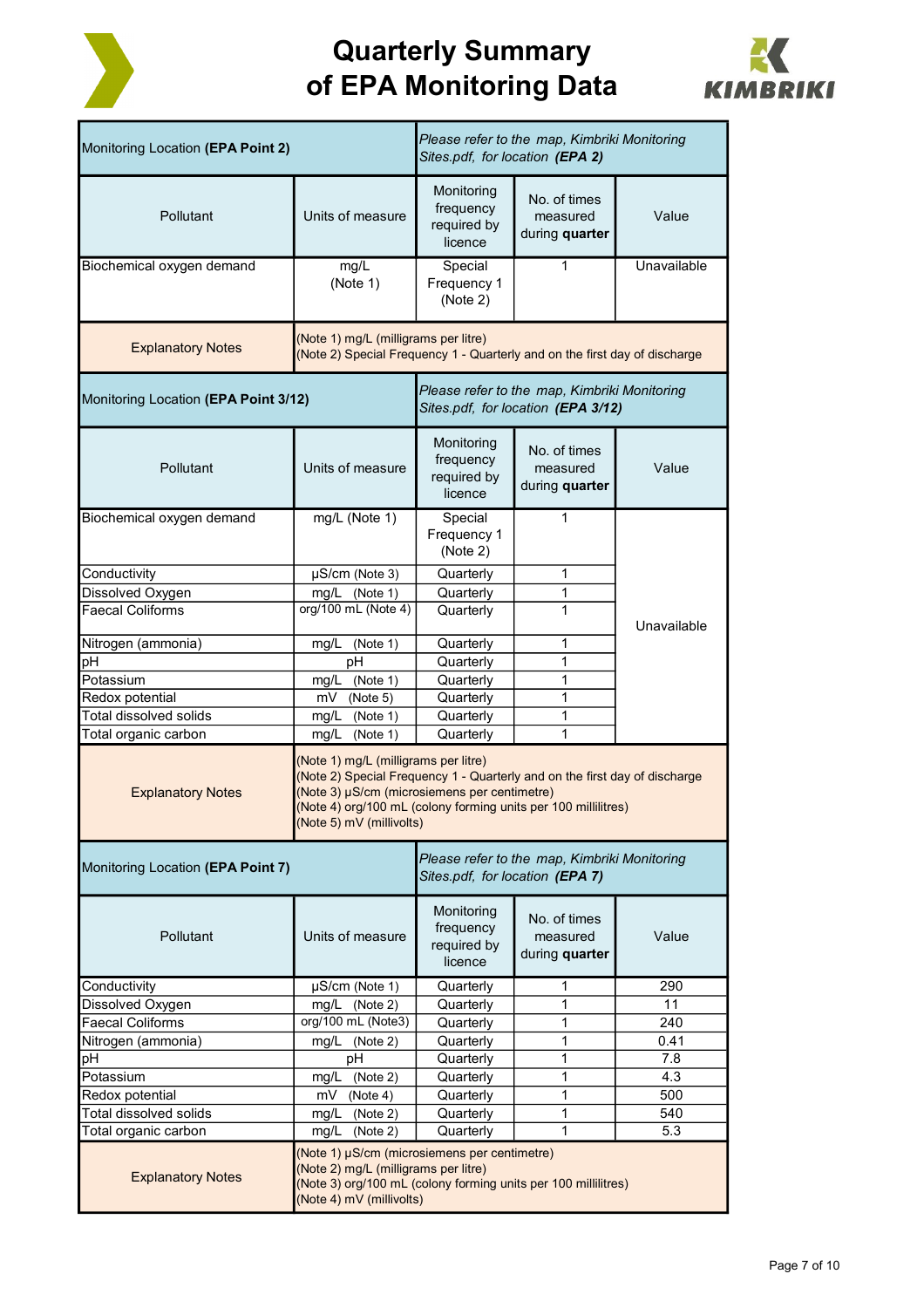



| Monitoring Location (EPA Point 8)                                                                                                                                                                              |                                                                                                                                                                                    | Sites.pdf, for location (EPA 8)                   | Please refer to the map, Kimbriki Monitoring |        |  |
|----------------------------------------------------------------------------------------------------------------------------------------------------------------------------------------------------------------|------------------------------------------------------------------------------------------------------------------------------------------------------------------------------------|---------------------------------------------------|----------------------------------------------|--------|--|
| Pollutant                                                                                                                                                                                                      | Units of measure                                                                                                                                                                   | Monitoring<br>frequency<br>required by<br>licence | No. of times<br>measured<br>during quarter   | Value  |  |
| Conductivity                                                                                                                                                                                                   | µS/cm (Note 1)                                                                                                                                                                     | Quarterly                                         | 1                                            | 320    |  |
| Dissolved Oxygen                                                                                                                                                                                               | mg/L (Note 2)                                                                                                                                                                      | Quarterly                                         | 1                                            | 10     |  |
| <b>Faecal Coliforms</b>                                                                                                                                                                                        | org/100 mL (Note3)                                                                                                                                                                 | Quarterly                                         | 1                                            | 91     |  |
| Nitrogen (ammonia)                                                                                                                                                                                             | mg/L (Note 2)                                                                                                                                                                      | Quarterly                                         | 1                                            | < 0.01 |  |
| pН                                                                                                                                                                                                             | pН                                                                                                                                                                                 | Quarterly                                         | 1                                            | 7.8    |  |
| Potassium                                                                                                                                                                                                      | mg/L (Note 2)                                                                                                                                                                      | Quarterly                                         | 1                                            | 6.4    |  |
| Redox potential                                                                                                                                                                                                | $mV$ (Note 4)                                                                                                                                                                      | Quarterly                                         | 1                                            | 500    |  |
| Total dissolved solids                                                                                                                                                                                         | mg/L (Note 2)                                                                                                                                                                      | Quarterly                                         | 1                                            | 220    |  |
| Total organic carbon                                                                                                                                                                                           | mg/L (Note 2)                                                                                                                                                                      | Quarterly                                         | $\mathbf{1}$                                 | 5.2    |  |
| (Note 1) µS/cm (microsiemens per centimetre)<br>(Note 2) mg/L (milligrams per litre)<br><b>Explanatory Notes</b><br>(Note 3) org/100 mL (colony forming units per 100 millilitres)<br>(Note 4) mV (millivolts) |                                                                                                                                                                                    |                                                   |                                              |        |  |
| Monitoring Location (EPA Point 9)                                                                                                                                                                              | Please refer to the map, Kimbriki Monitoring<br>Sites.pdf, for location (EPA 9)                                                                                                    |                                                   |                                              |        |  |
| Pollutant                                                                                                                                                                                                      | Units of measure                                                                                                                                                                   | Monitoring<br>frequency<br>required by            | No. of times<br>measured                     | Value  |  |
|                                                                                                                                                                                                                |                                                                                                                                                                                    | licence                                           | during quarter                               |        |  |
| Conductivity                                                                                                                                                                                                   | $\mu$ S/cm (Note 1)                                                                                                                                                                | Quarterly                                         | 1                                            | 310    |  |
| Dissolved Oxygen                                                                                                                                                                                               | mg/L (Note 2)                                                                                                                                                                      | Quarterly                                         | 1                                            | 11     |  |
| <b>Faecal Coliforms</b>                                                                                                                                                                                        | org/100 mL (Note3)                                                                                                                                                                 | Quarterly                                         | 1                                            | 83     |  |
| Nitrogen (ammonia)                                                                                                                                                                                             | mg/L (Note 2)                                                                                                                                                                      | Quarterly                                         | $\mathbf{1}$                                 | 0.06   |  |
| pН                                                                                                                                                                                                             | pН                                                                                                                                                                                 | Quarterly                                         | 1                                            | 8.0    |  |
| Potassium                                                                                                                                                                                                      | mg/L (Note 2)                                                                                                                                                                      | Quarterly                                         | $\mathbf{1}$                                 | 6.4    |  |
| Redox potential                                                                                                                                                                                                | $\overline{\text{mV}}$ (Note 4)                                                                                                                                                    | Quarterly                                         | $\mathbf{1}$                                 | 500    |  |
| Total dissolved solids                                                                                                                                                                                         | mg/L (Note 2)                                                                                                                                                                      | Quarterly                                         | 1                                            | 220    |  |
| Total organic carbon                                                                                                                                                                                           | mg/L (Note 2)                                                                                                                                                                      | Quarterly                                         | $\mathbf{1}$                                 | 5.2    |  |
| <b>Explanatory Notes</b>                                                                                                                                                                                       | (Note 1) µS/cm (microsiemens per centimetre)<br>(Note 2) mg/L (milligrams per litre)<br>(Note 3) org/100 mL (colony forming units per 100 millilitres)<br>(Note 4) mV (millivolts) |                                                   |                                              |        |  |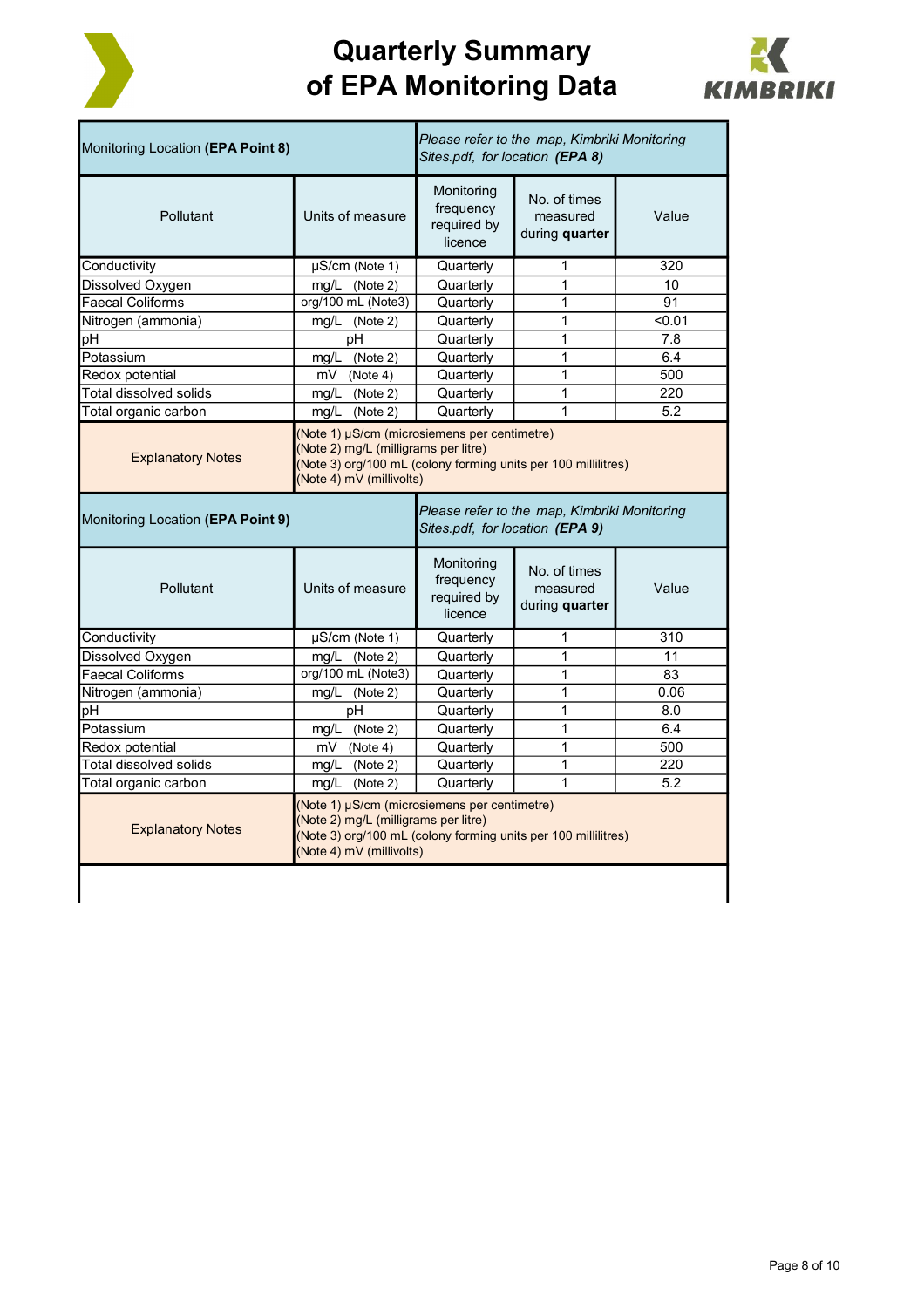



| Monitoring Location (EPA Point 10)                                                                                                                                                                             |                     | Please refer to the map, Kimbriki Monitoring<br>Sites.pdf, for location (EPA 10) |                                                                                  |       |  |
|----------------------------------------------------------------------------------------------------------------------------------------------------------------------------------------------------------------|---------------------|----------------------------------------------------------------------------------|----------------------------------------------------------------------------------|-------|--|
| Pollutant                                                                                                                                                                                                      | Units of measure    | Monitoring<br>frequency<br>required by<br>licence                                | No. of times<br>measured<br>during <b>quarter</b>                                | Value |  |
| Conductivity                                                                                                                                                                                                   | µS/cm (Note 1)      | Quarterly                                                                        | 1                                                                                | 4400  |  |
| Dissolved Oxygen                                                                                                                                                                                               | mg/L (Note 2)       | Quarterly                                                                        | 1                                                                                | 0.2   |  |
| <b>Faecal Coliforms</b>                                                                                                                                                                                        | org/100 mL (Note3)  | Quarterly                                                                        | 1                                                                                | 52000 |  |
| Nitrogen (ammonia)                                                                                                                                                                                             | mg/L (Note 2)       | Quarterly                                                                        | 1                                                                                | 540   |  |
| рH                                                                                                                                                                                                             | pH                  | Quarterly                                                                        | 1                                                                                | 8     |  |
| Potassium                                                                                                                                                                                                      | mg/L (Note 2)       | Quarterly                                                                        | 1                                                                                | 170   |  |
| Redox potential                                                                                                                                                                                                | (Note 4)<br>mV      | Quarterly                                                                        | 1                                                                                | 250   |  |
| <b>Total dissolved solids</b>                                                                                                                                                                                  | mg/L<br>(Note 2)    | Quarterly                                                                        | 1                                                                                | 2700  |  |
| Total organic carbon                                                                                                                                                                                           | mg/L<br>(Note 2)    | Quarterly                                                                        | 1                                                                                | 200   |  |
| (Note 1) µS/cm (microsiemens per centimetre)<br>(Note 2) mg/L (milligrams per litre)<br><b>Explanatory Notes</b><br>(Note 3) org/100 mL (colony forming units per 100 millilitres)<br>(Note 4) mV (millivolts) |                     |                                                                                  |                                                                                  |       |  |
| Monitoring Location (EPA Point 13)                                                                                                                                                                             |                     |                                                                                  |                                                                                  |       |  |
|                                                                                                                                                                                                                |                     |                                                                                  | Please refer to the map, Kimbriki Monitoring<br>Sites.pdf, for location (EPA 13) |       |  |
| Pollutant                                                                                                                                                                                                      | Units of measure    | Monitoring<br>frequency<br>required by<br>licence                                | No. of times<br>measured<br>during quarter                                       | Value |  |
| Conductivity                                                                                                                                                                                                   | $\mu$ S/cm (Note 1) | Quarterly                                                                        | 1                                                                                | 340   |  |
| Dissolved Oxygen                                                                                                                                                                                               | mg/L (Note 2)       | Quarterly                                                                        | 1                                                                                | 10    |  |
| <b>Faecal Coliforms</b>                                                                                                                                                                                        | org/100 mL (Note3)  | Quarterly                                                                        | 1                                                                                | 100   |  |
| Nitrogen (ammonia)                                                                                                                                                                                             | mg/L (Note 2)       | Quarterly                                                                        | 1                                                                                | 0.33  |  |
| pН                                                                                                                                                                                                             | pH                  | Quarterly                                                                        | 1                                                                                | 7.7   |  |
| Potassium                                                                                                                                                                                                      | (Note 2)<br>mg/L    | Quarterly                                                                        | 1                                                                                | 8     |  |
| Redox potential                                                                                                                                                                                                | mV<br>(Note 4)      | Quarterly                                                                        | 1                                                                                | 510   |  |
| Total dissolved solids                                                                                                                                                                                         | mg/L<br>(Note 2)    | Quarterly                                                                        | $\overline{1}$                                                                   | 270   |  |
| Total organic carbon                                                                                                                                                                                           | mg/L<br>(Note 2)    | Quarterly                                                                        | 1                                                                                | 6.3   |  |